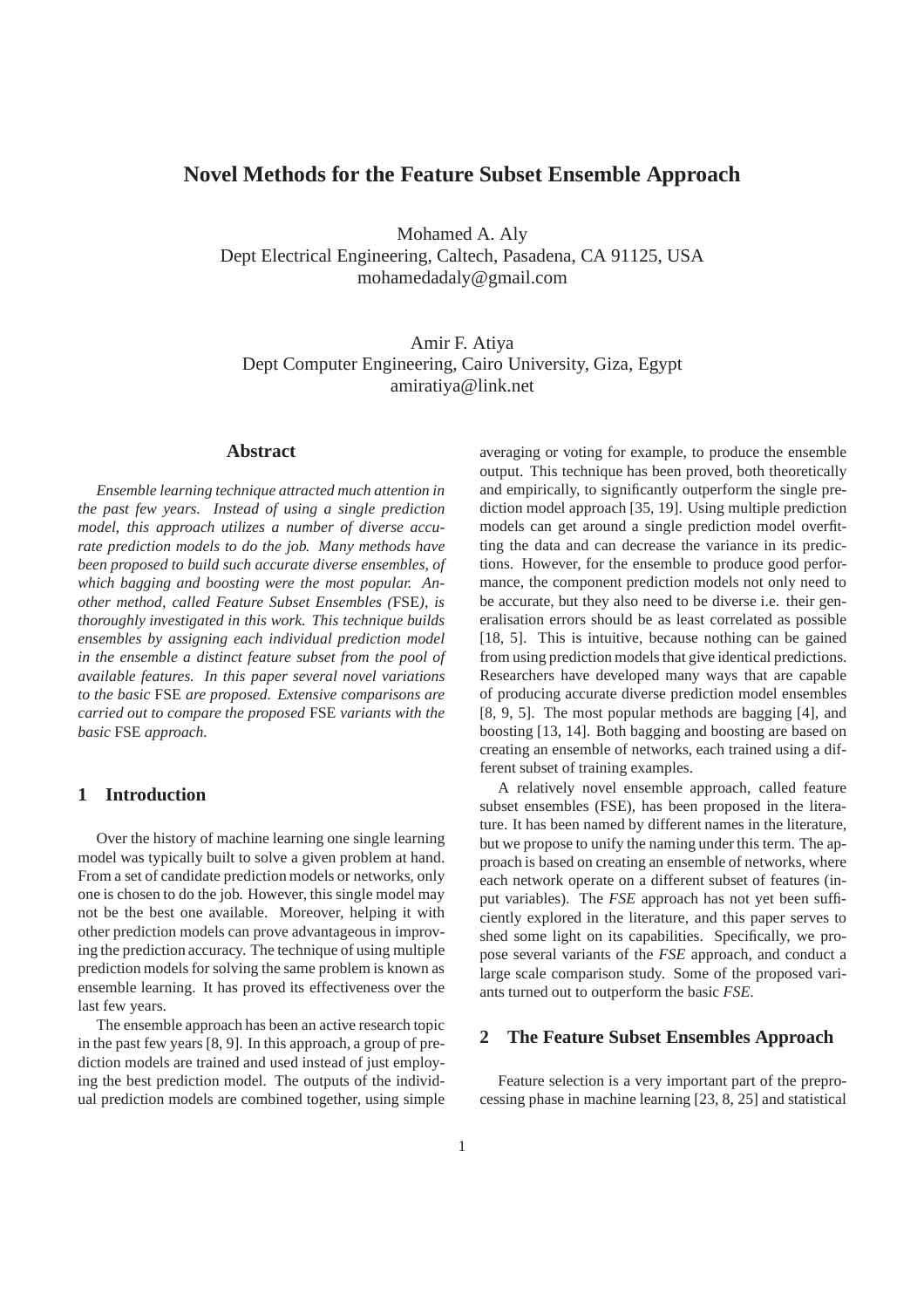pattern recognition [37, 22, 19, 27]. In many real world situations, we are faced with problems having hundreds or thousands of features, some of which are irrelevant to the problem at hand. Feeding learning algorithms with all the features can result in a deteriorating performance, as the algorithm can get stuck trying to figure out which features are useful and which are not. Therefore, feature selection is employed as a preliminary step, to selected a subset of the input features, that contains potentially more useful features. In addition, feature selection tends to reduce the dimensionality of the feature space, avoiding the well-known dimensionality curse problem [19].

The disadvantage of feature subset selection is that some features that may seem less important, and are thus discarded, may bear valuable information. It seems a bit of a waste to throw away such information, that could possibly in some way contribute to improving model performance. This is where Feature Subset Ensemble (FSE) comes into play. It simply partitions the input features among the individual prediction models in the ensemble. Hence, no information is discarded. It utilizes all the available information in the training set, and at the same time not overload a single prediction model with all the features, as this may lead to poor learning.

Let us give an illustative example. Assume we have ten features, ranked in terms of effectiveness. This means the feature selection algorithm selected feature 1, then feature 2, and so on. Assume that we have selected up to  $K = 5$ features, so we use features  $\{1, 2, 3, 4, 5\}$  and discard the rest. The discarded features provide some useful information. For example features 6 and 7 might not be much worse than feature 5, and so could be useful to consider. In FSE, we would for example design 4 classifiers each taking a different set of features:  $\{1, 2, 5, 7, 9\}, \{1, 3, 4, 6, 8\},\$  $\{2, 3, 5, 6, 7\}$ , and  $\{1, 2, 3, 4, 10\}$ . The output of the four networks will then be combined by averaging or voting.

### **3 Review of FSE Approaches**

The FSE approach is a fairly new approach. Probably less than around ten papers appeared on that topic. Most of the techniques use random assignment of features among the networks. We believe That there is room for improving FSE's performance by utilizing intelligent assignment techniques or specific weighting techniques, and this is one of the issues studied in this work. First, we will here provide a review about the work that has appeared on FSE.

Ho [20, 21] proposed a technique she called *Random Subspace Method (RSM)*. In this technique, a subset of features was randomly selected for each prediction model. She used C4.5 decision trees [34] as the base prediction model. The number of features selected for each prediction model was half the total number of features. Experiments were undertaken to compare the RSM to bagging, boosting and single tree prediction models employing all features. Four publicly available datasets from Project StatLog [3] were used. In each ensemble technique, a decision forest was grown up to 100 decision trees. RSM showed better performance than bagging, boosting, and single tree prediction model.

Bay [2] introduced a similar idea, called *Multiple Feature Subsets (MFS)*. In this method, he applied random feature selection to nearest neighbor (NN) prediction models. Each NN prediction model was trained using a random subset of features. Bay noticed that other ensemble learning techniques, e.g. bagging or boosting, that depend on subsampling the training set, failed to improve NN ensembles. Therefore, he worked on another method that manipulated input features instead of input patterns. Bay used two sampling functions: sampling with replacement and sampling without replacement. In sampling with replacement, a given feature can be replicated within the same prediction model. In sampling without replacement, however, a given feature can not be assigned more than once to the same prediction model.

Bryll et al. [6] also used a similar approach, which they called *Attribute Bagging (AB)*. In this approach, each prediction model is trained on a subset of randomly selected features (without replacement). They proposed a framework, in which the size of the feature subset is determined first, and this parameter is problem dependent. Then, various subsets of that size are evaluated using the wrapper method [25], and only the best of these subsets are used for voting.

The methods discussed above are nearly similar in that they assign features randomly to each individual prediction model. They differ in the way their parameters (subset and ensemble sizes) are estimated. In addition, they were tested only on classification problems not regression tasks.

Alkoot and Kittler [1] proposed an approach that uses traditional feature selection algorithms in order to maximize the overall ensemble performance. They proposed three different variations for building the ensemble: the parallel system, the serial system, and the optimized conventional system. In the parallel system, each *expert* (the term they used for a *prediction model*) is allowed, in turn, to take one feature such that the overall ensemble performance is optimized on a validation set. In the serial system, in contrast, the first expert is allowed to take all the features that achieve the maximum ensemble accuracy on the validation set. If some features remain, a second expert is used, and so on. The optimized conventional system builds each expert independently, and then features are added/deleted from the ensemble as long as the ensemble performance is increased.

Günter and Bunke [17] proposed an ensemble creation technique based on feature selection algorithms. They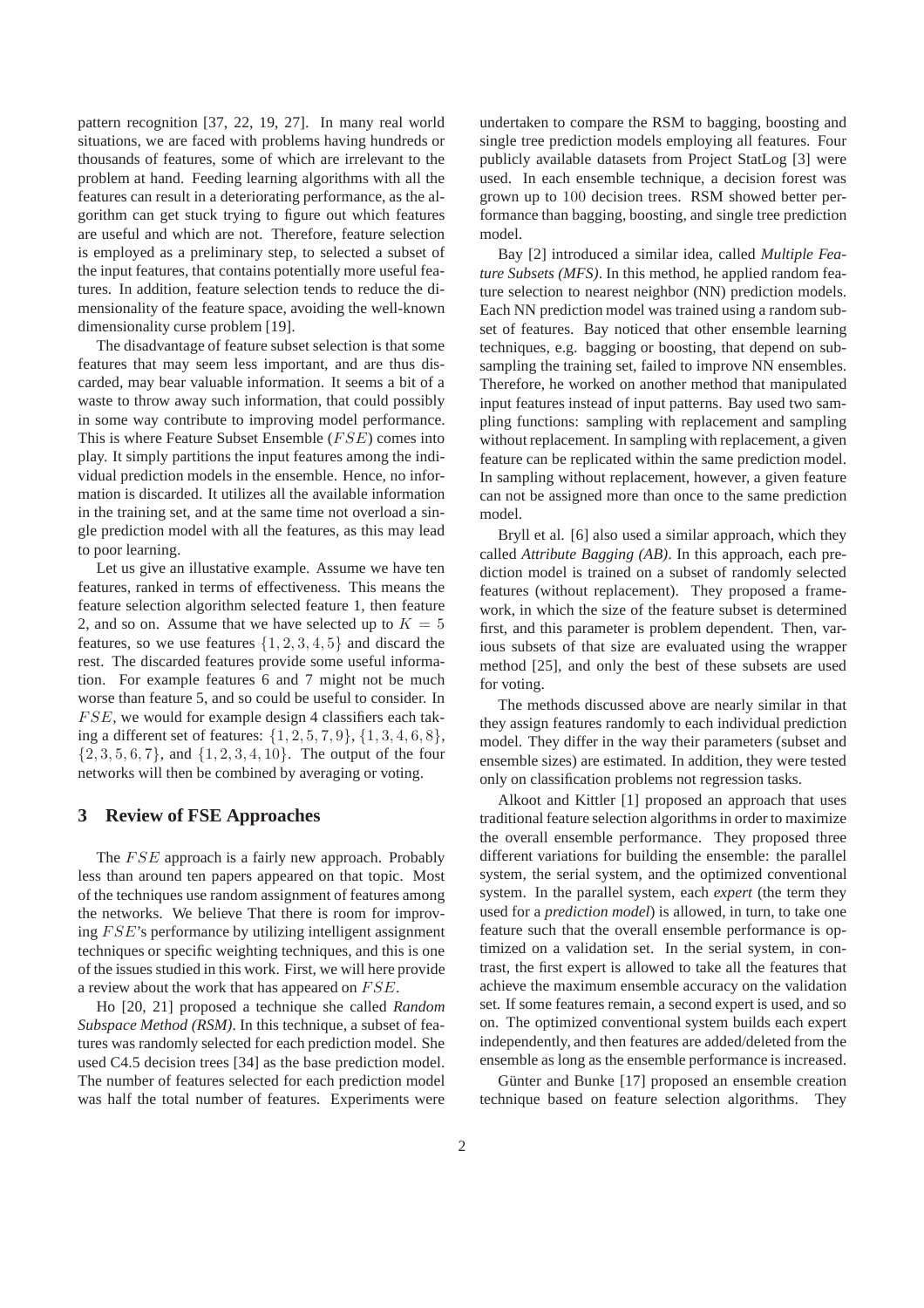tested their method in the context of handwritten word recognition, using Hidden Markov Model (*HMM*) recognizer [28] as the base prediction model. In their approach, each prediction model is given a well performing set of features using any existing feature selection algorithm. Gnter and Bunke used two well known algorithms: floating sequential forward and backward search algorithms [33]. Each prediction model uses one of the two floating search algorithms to get a unique feature subset.

Opitz [31] presented a Genetic Algorithm (*GA*) approach for ensemble creation, called Genetic Ensemble Feature Selection (*GEFS*). Opitz noted that GA can be used to search through the large space of feature subsets, and to select the best of such subsets to create a powerful prediction model ensemble, such that those subsets create a diverse ensemble. He argued that this task is an enormous problem, and can be tackled using global optimization techniques such as *GA*s.

Guerra-Salcedo and Whitley [16] proposed another *GA*based approach for ensemble creation. However, they used table-based prediction models, namely KMA [10] and Euclidean Decision Tables (*EDT*)[15]. They applied the CHC genetic search algorithm [11].

Oliveira et al. [30] also proposed a *GA*-based ensemble creation technique. Their technique also used a *GA* to find good feature subsets, however they employed a hierarchical two-phase approach to ensemble creation. In the first phase, a set of good prediction models are generated using Multi-Objective Genetic Algorithm (*MOGA*) search[29]. The base prediction models used were Artificial Neural Networks (*ANN*), however any type of prediction model can be used. The second phase searches through the space created by the different combinations of these good prediction models, again using *MOGA*, to find the best possible combination i.e. the best ensemble.

Cherkauer [7] introduced a system called *Plannett (*Person-Level Artificial Neural Networks for ExtraTerrestrial Terrain classification), which combines ANNs in order to achieve better accuracy in the difficult task of recognizing volcanoes in radar images of planet Venus.

Liao and Moody [26] proposed a technique called *Input Feature Grouping*. The first step in the technique is to group the input features into clusters based on their mutual information, such that features in each group are greatly correlated to each other, and are as little correlated with features in other groups as possible. In the second step, each member of the ensemble is given a representative of each feature cluster. Liao and Moody applied their technique on an economic forecasting problem having 9 input features. A hierarchical clustering algorithm [12] was used to cluster the input features.

Tumer and Oza [36, 32] presented an approach called *Input Decimation Ensembles (IDE)*. Their method is only applicable to classification tasks. For a classification problem with L class labels, it constructs L prediction models. Each prediction model is given a subset of the input features, such that these features are the most correlated with that class. The ensemble final output is the average of the individual prediction models output.

# **4 The Proposed Variants**

We tried out several variations on the basic *FSE* trying to add more accuracy and stability. First, we tried two sampling functions: with and without replacement. Second, we tried to change the weighting scheme, to give higher emphasis on the more accurate prediction models. Two weighting schemes were added beside the normal equal weighting: weight according to training error and weight according to prediction model relevance. Third, we tried to mix up bagging and boosting with the *FSE*. prediction models were given random feature subsets as usual, however they are not trained using the whole training set, but rather on a subsample thereof. Fourth, in an effort to increase the diversity among different prediction models, we employed feature selection within *FSE*. Individual prediction models are given random feature subsets, but they are not all used, instead sequential feature selection is applied to this subset to select the best components out of it.

#### **4.1 Sampling Functions**

The sampling funciton originally used in most of the previous methods, specially  $RSM$  [21] and AB [6], was sampling without replacement. In this method, each prediction model is given a subset of features by sampling without replacement from the pool of features i.e. when a feature is chosen in the subset for a certain prediction model, it can not be further chosen for the *same* prediction model, while it can be chosen in other prediction models. On the other hand, MFS [2] used sampling with replacement in addition to sampling with replacement. In this technique, a given feature can be repeated in the subset chosen for a given prediction model. Effectively, this is a way of reducing the number of features chosen as these replicated features add no new information to the prediction model. We experimented with both sampling techniques, in order to see the effect of the sampling function on the output of the ensembles.

#### **4.2 Weighting Functions**

Many of the ensemble techniqes relied on equal weighting of the individual prediction models [9]. The prediction models have equal votes (in case of classification) or equal weights in averaging (in case of regression). Furthermore, some ensemble techniques assigned weights to com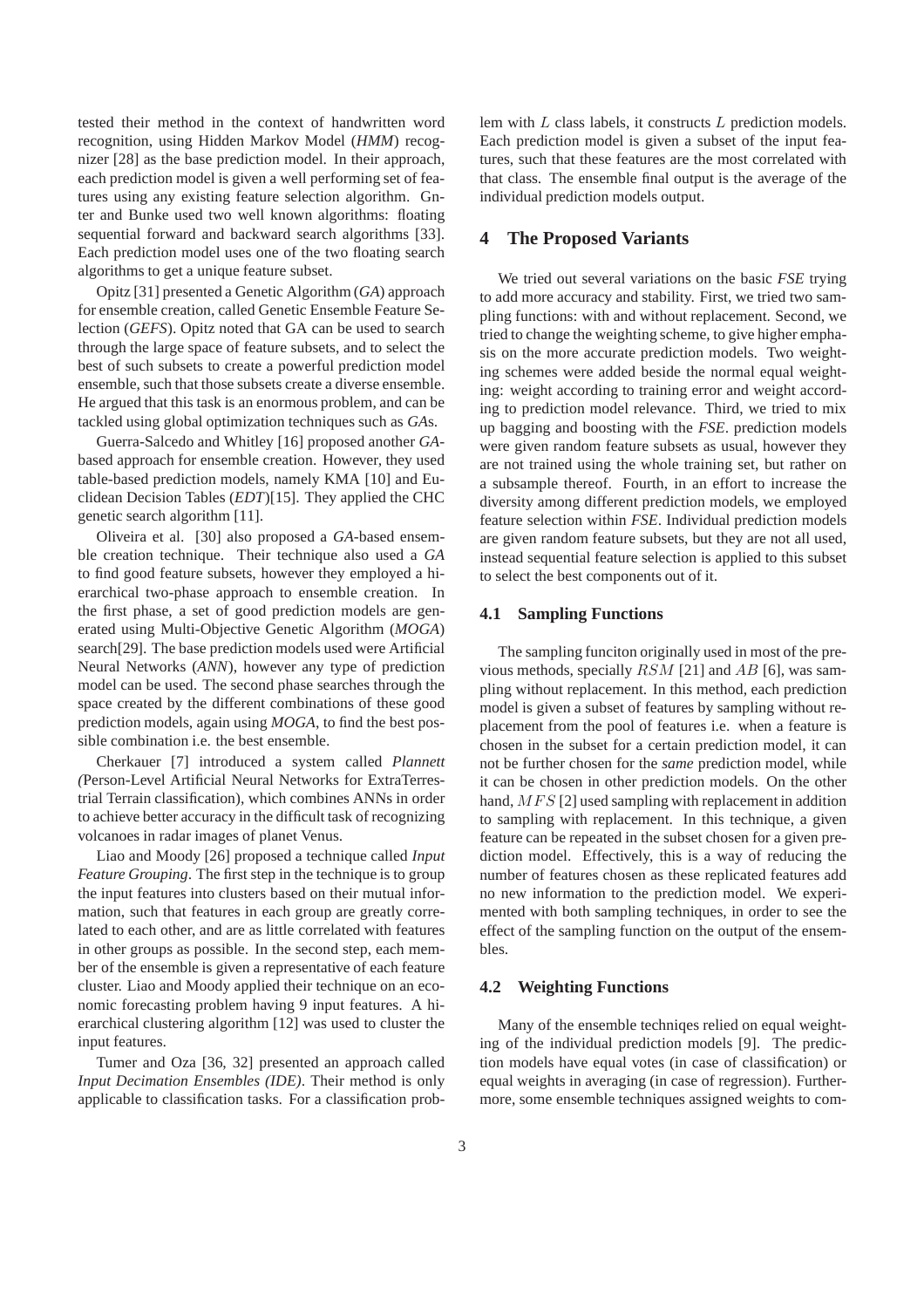ponent prediction models relative to their performance, either on the training set or on some validation set [6, 14]. This weighting mechanism proved useful in some situations, specially in boosting, to give larger emphasis on better prediction models.

We tried out the above two weighting approaches: equal weighting and weighting according to prediction model performance on the training set. In equal weighting, each prediction model k was assigned a weight  $w_k = \frac{1}{K}$ , where K is the ensemble size. In the second method, each prediction model's weight was computed using the softmax formula:  $w_k = \frac{\exp(-e_k)}{\sum_{k=1}^{K} \exp(-e_k)}$  $\frac{\exp(-e_k)}{\sum_{i=1}^K \exp(-e_i)}$ , where  $e_k$  is the training error for prediction model k.

In addition to these two techniques, we used a third weighting mechanism. This relied on the relevance of the features selected for each prediction model. The features in the dataset were ranked according to their relevance [23], employing a variant of sequential forward selection (*SFS*) algorithm with 10-fold cross-validation. The algorithm stops when all the features are selected in the subset, and bases its estimate of the subset performance on the result of 10-fold cross-validation [24]. Then, each prediction model is given a weight according to the ranks of the features in its feature subset. The weight given to prediction model k is defined by  $w_k = \frac{w'_k}{\sum_{i=1}^K w'_i}$  where  $w'_k = \sum_{i=1}^n r_i$ ,  $r_i$  is the rank of feature i, n is number of features in each subset, and  $K$  is the total number of prediction models. This weighting scheme measures the strength of each prediction model in terms of the strength of features it has. It assigns larger weights to hopefully more relevant prediction models, those that have the most relevant features.

# **4.3 Training Set Subsampling**

Training set subsampling has beeen proved effective in creating accurate diverse ensembles. The two most successful ensemble techniques, bagging and boosting, are examples of training set subsampling. Therefore, we tried to embed both of bagging and boosting into *FSE*, as this has the potential to increase the diversity of the produced ensembles. This seemed attractive, as it combined two orthogonal approaches, feature set subsampling and training set subsampling, and they both perform well independently. Hence, we tried to test their behaviour when working together.

When using bagging within *FSE*, each prediction model gets its own feature subset, and then trains on an independent bootstrap sample drawn from the original training set. The advantage of this approach, like bagging, is that the individual prediction models are completely independent of each other, and can be created and trained in parallel.

On the other hand, using boosting within *FSE* is a bit more complicated. The version of boosting implemented is *AdaBoost.R*. After providing each prediction model with its feature subset, they are trained in sequence, with each one given a different sample of the training set based on the performance of the previous prediction models. Those patterns that exhibit higher error with the previous prediction model are given higher probability of beging represented in the sample of the new prediction model. Thus, harder patterns are given more emphasis than easier ones and the prediction model can focus its attention to learning those hard-to-learn paterns.

#### **4.4 Embedded Feature Selection**

We tried yet another technique to help increase diversity of *FSE*. In using randomly selected feature subset for each prediction model, features can get mingled together in a way that might worsen that prediction model's performance. Some researchers already used other feature selection techniques for building prediction model ensembles, e.g. genetic algorithms [16, 30, 31] and other mechanisms [1, 17]. Hence, we thought of using feature selection after the random feature sampling. In this approach, and after giving each prediction model its random share of the features, a feature selection algorithm is applied to choose the best out of those features. Two algorithms were tried: Sequential Forward Selection SFS [22] and Sequential Floating Forward Selection SFFS (algorithm [22]). The former is a simple and well-established feature selection algorithm. The latter has been proved more accurate and stable [22]. The versions of the algorithms employed use 10-fold cross-validation for error estimation and stop when the performance starts to deteriorate.

# **4.5 Feature Subset Selection Criteria**

In addition to the above variations to the basic *FSE*, we tried other systematic feature subset selection criteria. The basic *FSE* uses random feature subsets for each prediction model. We thought that having a more advanced feature selection criteria that can make use of the knowledge about the features, their relevance and correlation, has the potential of providing better results. Two criteria were tried out for feature subset selection: feature relevance and feature correlation.

#### **4.5.1 Feature Relevance Criteria**

Each feature has some inherent strength with respect to the dataset it represents. Knowing those strong features can help us partition the features into strong diverse subsets. The features relevances are determined as described earlier in section 4.2 using a variant of sequential forward selection SFS algorithm. Then, this ranked feature list is divided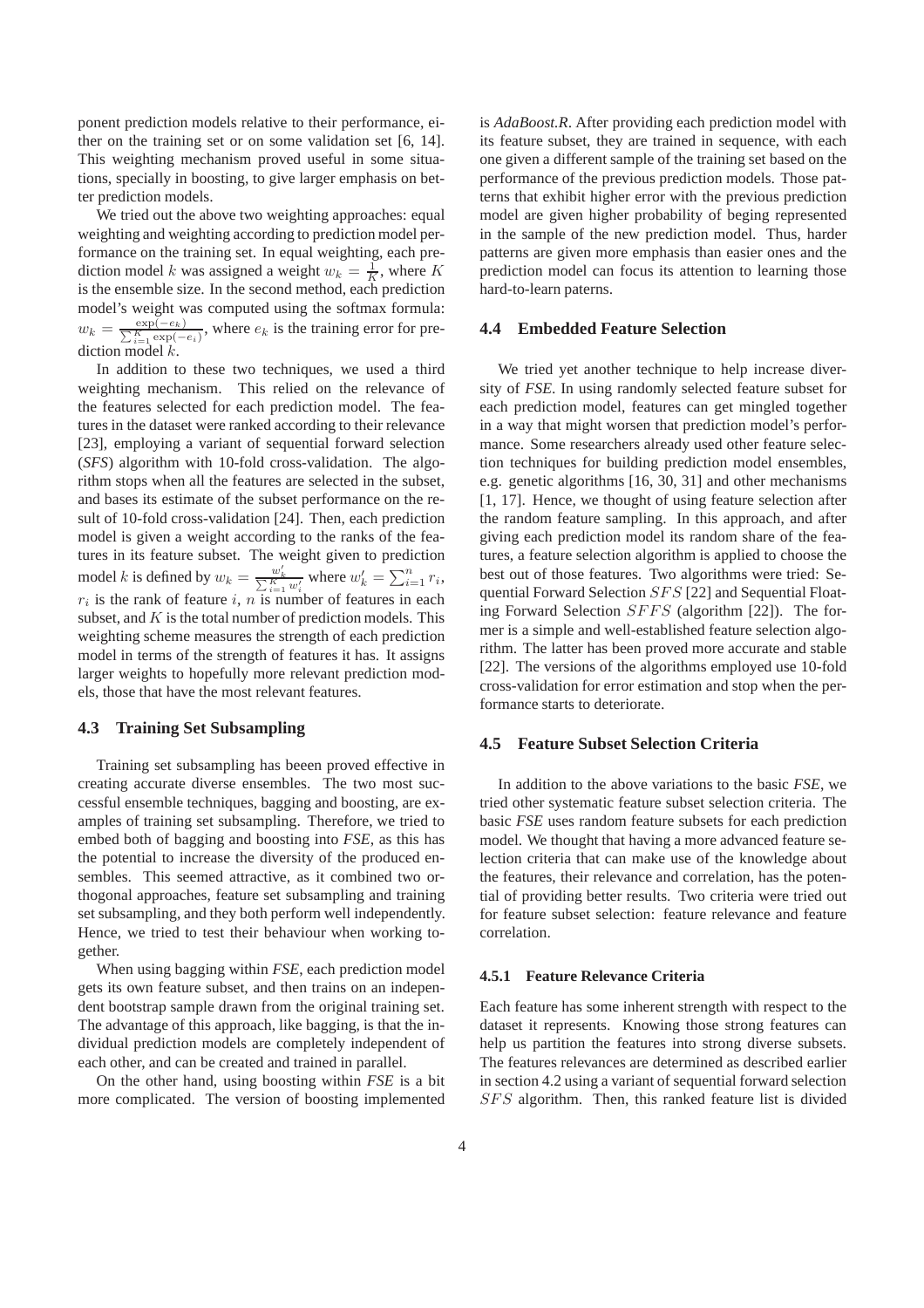into two equal lists: strong features list and weak features list. Two techniques are employed to select feature subsets for the prediction models, which we will call pure and hybrid techniques. In the pure technique, each prediction model takes its subset randomly from either the strong list or the weak list. Half the prediction models take all their features from the strong list, and the rest take theirs from the weak list. On the other hand, each prediction model in the hybrid technique takes half its subset from the strong list and the other half from the weak list.

# **4.5.2 Feature Correlation Criteria**

Correlation between features is a major issue in mahine learning. Using highly correlated features adds little information to the learning process. We tried to have a measure of the corrlation between features, and wanted to roughly divide them into a group correlated features and antoher of uncorrelated features. We employed a heuristic approach to achieve this objective. First, the correlation correlation coefficient matrix is calculated for the features from the training set. Then, the features are ranked descendingly according to the abosolute value of their mutual correlation. This is achieved by choosing the maximum correlation value, extracting the two features intersecting in this value, and adding them to the output list. Then, the next highest value is found, and so on. After that, the feature list is again divided into two equal lists: the correlated list and the uncorrelated list. Likewise, two techniques are used to select feature subsets for the prediction models from these two lists. In the pure technique, half the prediction models take all their features from the strong list and the rest take theirs from the weak list. In the hybrid, on the other hand, each prediction model chooses a mixture of features from the two lists.

### **5 Simulations Experiments**

We carried out a large scale simulation to assess the effectiveness of the developed variants of FSE. We considered here only regression problems. For classification problems a similar study has yet to be performed. We performed the comparison simulations on six datasets obtained from the UCI repository, namely the datasets called bank32nh, ailerons, syn, house16h, comp, and pole.

The prediction models used were the following. The first one is the least square error model (*LSE*) which is simply a linear regression model, i.e. it combines the features linearly. The other model used is classification and regression trees *CART*. As is well-known, *CART* builds a binary tree splitting the space according to the training data. Then, it can get the predicted value of any unknown input by following the path from the root to the leaves of the tree.

To be able to get a fair comparison between *FSE* and the proposed variants, we performed more than one run on the datasets. Ten independent runs for each dataset were performed. In each of the runs, a random subset is chosen from the dataset for training, with the remaining used for testing. The training set size was chosen to be 200 patterns. For each prediction model, the *FSE* variants are compared against the basic *FSE* as well as the single prediction model using all the features (i.e. using one network rather than an ensemble), *SFS*, and *SFFS* (both are well-known feature selection algorithms based on sequential selection of features [22]). Some of the model parameters are tuned using 10-fold validation, while others are fixed once and for all, based on small experimental tuning on data sets other than the ones considered. Table 1 gives the abbreviations used for each of the used *FSE* methods. The performance measure used is the Normalized Mean Squared Error (*NMSE*), which is defined by  $NMSE = \frac{\sum_i (\hat{y}_i - y_i)^2}{\sum_i \hat{y}_i^2}$  $\frac{(\hat{y}_i - y_i)^2}{\sum_i \hat{y}_i^2} \times 100\%$ , where  $\hat{y}_i$  is the predicted value and  $y_i$  is the target value. Tables 2 and 3 give the average of the out of sample *NMSE* for respectively the LSE model and the CART model.

It can be seen that *FSE-06* and *FSE-07*, i.e. the FSE methods with embedded feature selection, are superior for the LSE case. For CART , *FSE-04* (the FSE with bagging implemented in it), is the clear winner. We believe this might be attributed to the fact that using  $FSE$  and bagging provides the maximal diversity, which one of the most important criteria for ensemble models. It provides maximal diversity because the diversity comes from two aspects: training set subsampling and feature subset selection. *FSE-04* on the other hand did not perform too well for the LSE model. The reason, perhaps, is the the well-known fact that bagging does not peform too well for linear models. It is particularly suited for nonlinear models.

# **6 Conclusions**

In this study we have performed a large scale comparison of FSE methods for regression problems. There are many ways to partition features among the ensemble models, and we proposed several ways for doing that, based on sampling method, weighting functions, training set subsampling, embedded feature selection, feature correlation, and others. A possible future study is to assess these methods for classification problems.

### **References**

[1] Fuad M. Alkoot and Joseph Kittler. Feature selection for an ensemble of classifiers. In *Proceedings of the* 4 th *Multiconference on Systematics, Cybernatics, and Informatics*, pages 379–384, Orlando, Florida, 2000.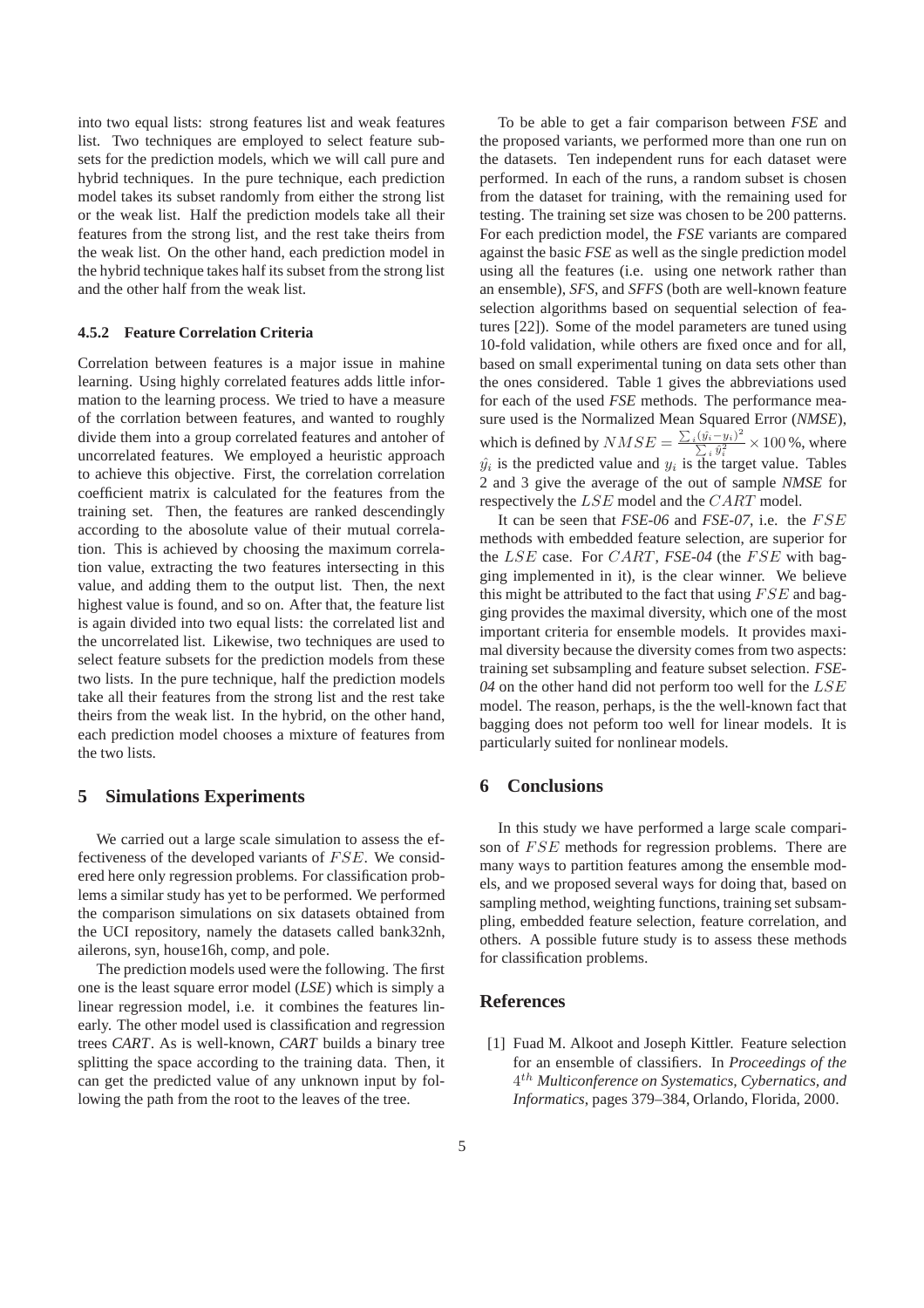|  | Table 3. Summary for all methods using |  |  |
|--|----------------------------------------|--|--|
|  | <b>CART</b> prediction models          |  |  |

| Method   | bank32nh           | ailerons | syn   | house16h | comp | pole  |
|----------|--------------------|----------|-------|----------|------|-------|
| Single   | 75.98              | 8.71     | 130.5 | 59.18    | 0.30 | 14.57 |
| SFS      | 68.21              | 9.21     | 141.1 | 61.48    | 0.26 | 20.43 |
| SFFS     | 68.49              | 9.22     | 100.8 | 52.92    | 0.26 | 20.39 |
| $FSE-00$ | 49.90              | 6.43     | 69.21 | 35.84    | 0.17 | 11.72 |
| $FSE-01$ | 49.20              | 6.43     | 69.04 | 36.17    | 0.19 | 15.61 |
| $FSE-02$ | 49.30              | 6.39     | 69.61 | 35.57    | 0.17 | 11.61 |
| $FSE-03$ | 49.61              | 6.36     | 69.16 | 35.99    | 0.17 | 11.47 |
| $FSE-04$ | 42.13              | 5.09     | 66.17 | 34.47    | 0.16 | 10.98 |
| $FSE-05$ | 49.08              | 5.33     | 63.57 | 37.05    | 0.17 | 11.28 |
| $FSE-06$ | 49.77              | 7.56     | 85.38 | 38.89    | 0.17 | 12.67 |
| $FSE-07$ | 68.61              | 7.21     | 100.1 | 39.04    | 0.16 | 11.19 |
| $FSE-08$ | 54.42              | 8.51     | 70.25 | 36.10    | 0.79 | 24.32 |
| $FSE-09$ | $\overline{49.26}$ | 6.82     | 68.51 | 35.43    | 0.16 | 10.55 |
| $FSE-10$ | 54.92              | 8.49     | 69.94 | 36.25    | 0.76 | 24.30 |
| $FSE-11$ | 49.39              | 6.81     | 68.79 | 35.57    | 0.17 | 10.53 |

- [2] Stephen D. Bay. Combining nearest neighbor classifiers through multiple feature subsets. In *Proceedings of the* 17th *International Conference on Machine Learning*, pages 37–45, Madison, WI, 1998.
- [3] P. Brazdil. Project StatLog, LIACC, University of Porto, http://www.liacc.up.pt/ML/statlog/datasets.html, 1999.
- [4] Leo Breiman. Bagging predictors. *Machine Learning*, 24:124–140, 1996.
- [5] Gavin Brown, Jeremy Wyatt, Tachel Harris, and Xin Yao. Diversity creation methods: A survey and categorisation. *Pattern Recognition Society*, 2004.
- [6] Robert Bryll, Ricardo Gutierrez, and Francis Quek. Attribute bagging: improving accuracy of classifier ensembles by using random feature subsets. *Pattern Recognition Society*, 2002.
- [7] Kevin J. Cherkauer. Human expert-level performance on a scientific image analysis task by a system using combined artificial neural networks. In *Proceedings of the* 13th *National Conference on Artificial Intelligence*, pages 15–21, Portland, OR, 1996. AAAI Press.
- [8] Thomas G. Dietterich. Machine learning research: Four current directions. *AI Magazine*, 18:97–136, 1997.
- [9] Thomas G. Dietterich. Ensemble methods in machine learning. *Lecture Notes in Computer Science*, 1857:1– 15, 2000.

| IUMIV<br>$\mathbf{u} \cdot \mathbf{v}$ |                                          |  |  |  |  |  |
|----------------------------------------|------------------------------------------|--|--|--|--|--|
| Name                                   | Description                              |  |  |  |  |  |
| $FSE-00$                               | Basic FSE with random partition-         |  |  |  |  |  |
|                                        | ing, sampling without replacement,       |  |  |  |  |  |
|                                        | and equal weighting                      |  |  |  |  |  |
| $FSE-01$                               | $FSE$ with sampling with replace-        |  |  |  |  |  |
|                                        | ment                                     |  |  |  |  |  |
| $FSE-02$                               | $FSE$ with relevance weighting           |  |  |  |  |  |
| $FSE-03$                               | $FSE$ with training error weighting      |  |  |  |  |  |
| $FSE-04$                               | $FSE$ with bagging                       |  |  |  |  |  |
| $FSE-05$                               | $FSE$ with boosting                      |  |  |  |  |  |
| $FSE-06$                               | $\overline{FSE}$ with $\overline{S}FS$   |  |  |  |  |  |
| $FSE-07$                               | $FSE$ with $SFFS$                        |  |  |  |  |  |
| $FSE-08$                               | FSE with pure feature relevance          |  |  |  |  |  |
|                                        | criteria                                 |  |  |  |  |  |
| $FSE-09$                               | FSE with hybrid feature relevance        |  |  |  |  |  |
|                                        | criteria                                 |  |  |  |  |  |
| $FSE-10$                               | <i>FSE</i> with pure feature correlation |  |  |  |  |  |
|                                        | criteria                                 |  |  |  |  |  |
| $FSE-11$                               | FSE with hybrid feature correla-         |  |  |  |  |  |
|                                        | tion criteria                            |  |  |  |  |  |

**Table 1.** FSEs **variations**

| Table 2. Summary for all methods using LSE |  |
|--------------------------------------------|--|
| prediction models                          |  |

| Method   | bank32nh | ailerons | syn   | house16h | comp  | pole  |
|----------|----------|----------|-------|----------|-------|-------|
| Single   | 39.71    | 4.43     | 47.81 | 41.79    | 4.36  | 47.43 |
| SFS      | 38.01    | 4.35     | 42.50 | 42.98    | 3.77  | 40.87 |
| SFFS     | 38.05    | 4.35     | 43.46 | 42.98    | 3.77  | 41.41 |
| $FSE-00$ | 38.37    | 4.34     | 38.58 | 33.59    | 4.33  | 40.46 |
| $FSE-01$ | 41.03    | 4.89     | 38.47 | 31.40    | 13.09 | 40.05 |
| $FSE-02$ | 38.54    | 4.34     | 38.64 | 33.48    | 4.41  | 40.30 |
| $FSE-03$ | 38.42    | 4.37     | 38.50 | 33.99    | 4.35  | 40.51 |
| $FSE-04$ | 38.48    | 4.39     | 39.33 | 55.16    | 4.68  | 46.03 |
| $FSE-05$ | 51.60    | 5.52     | 43.30 | 100.20   | 4.79  | 43.17 |
| $FSE-06$ | 36.21    | 4.14     | 38.82 | 51.11    | 3.82  | 38.76 |
| $FSE-07$ | 36.57    | 4.32     | 37.54 | 53.83    | 3.79  | 39.13 |
| $FSE-08$ | 44.49    | 5.33     | 42.73 | 48.62    | 19.15 | 45.55 |
| $FSE-09$ | 38.13    | 4.34     | 39.52 | 52.24    | 3.78  | 39.05 |
| $FSE-10$ | 45.01    | 5.10     | 43.84 | 49.10    | 22.09 | 44.03 |
| $FSE-11$ | 38.11    | 4.35     | 39.42 | 51.19    | 4.49  | 39.26 |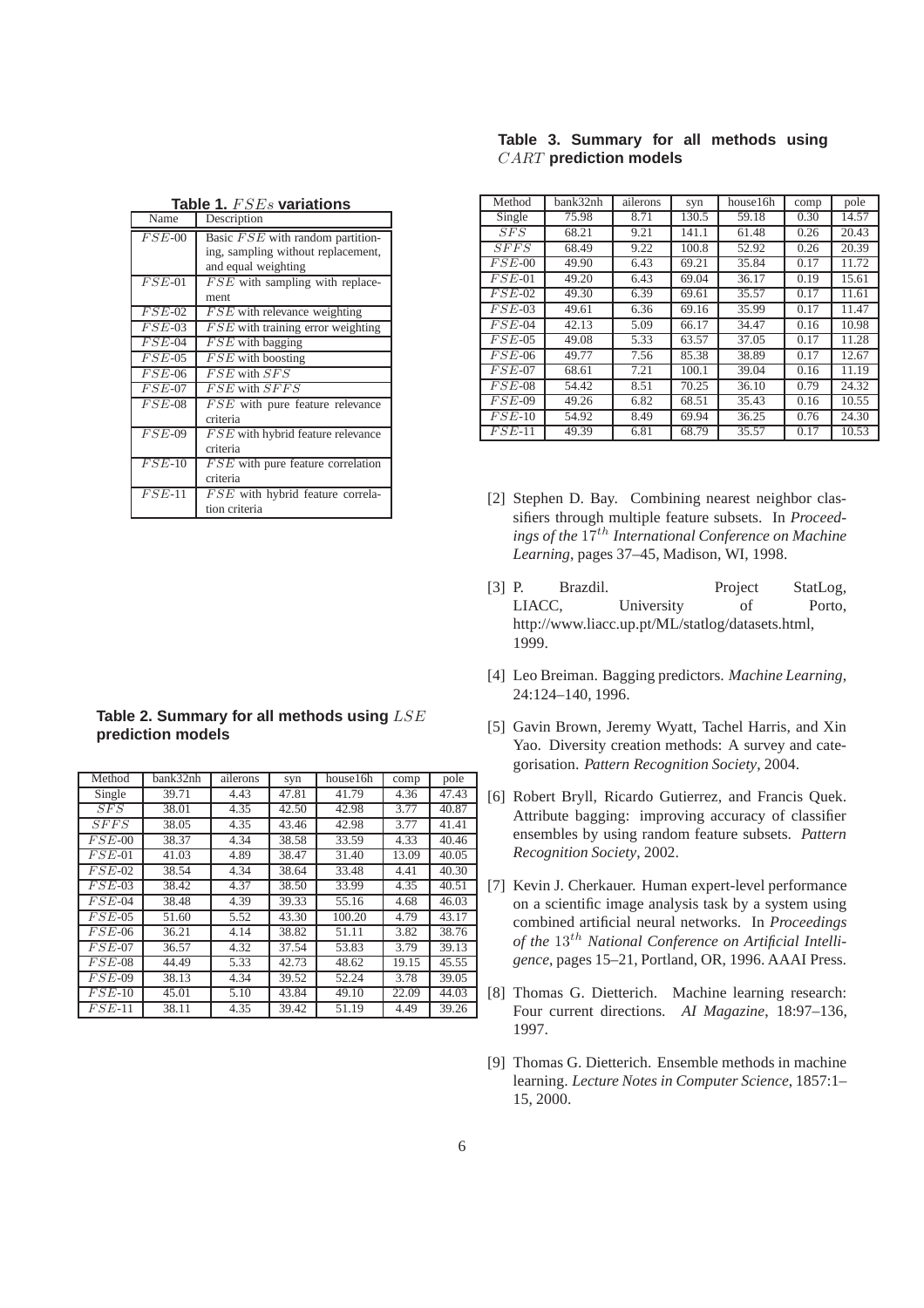- [10] W. Dillon and M. Goldstein. *Multivariate Analysis Methods and Applications*. John Wiley and Sons, 1984.
- [11] L. Eshelman. *The CHC Adaptive Search Algorithm. How to have safe search when engaging in nontraditional genetic recombination*, pages 265–283. Morgan Kaufmann, 1991.
- [12] B. Everitt. *Cluster Analysis*. Heinemann Educational Books, 1974.
- [13] Yoav Freund and Robert Shapire. A decision-theoretic generalization of on-line learning and an application to boosting. In Proceedings of the  $2^{nd}$  European Con*ference on Computational Learning Theory*, pages 23–37, San Francisco, CA, 1995. Springer-Verlag.
- [14] Yoav Freund and Robert Shapire. Experiments with a new boosting algorithm. In *Proceedings of the* 13th *International Conference on Machine Learning*, pages 148–156, San Francisco, CA, 1996. Morgan Kaufmann.
- [15] César Guerra-Salcedo and Darrell Whitley. Genetic search for feature subset selection: A comparison between CHC and GENESIS. In *Proceedings of the third annual Genetic Programming Conference*. Morgan Kaufmann, 1998.
- [16] César Guerra-Salcedo and Darrell Whitley. Genetic approach to feature selection for ensemble creation. In *Proceedings of Genetic and Evolutionary Computation Conference*, pages 236–243, 1999.
- [17] Simon Günter and Horst Bunke. Creation of classifier ensembles for handwritten word recognition using feature selection algorithms. In *Proceedings of* the 8<sup>th</sup> IWFHR, pages 183–188, Niagara-on-the-lake, Canada, 2002.
- [18] L. Hansen and P. Salamon. Neural network ensembles. *IEEE Transaction On Pattern Analysis And Machine Intelligence*, 12:993–1001, 1990.
- [19] Trevor Hastie, Robert Tibshirani, and Jerome Friedman. *The Elements of Statistical Learning: Data Mining, Inference, and Prediction*. Springer-Verlag, 2001.
- [20] T. K. Ho. Random decision forests. In *Proc. of the 3rd Int'l Conference on Document Analysis and Recognition*, pages 278–282, Montreal, Canada, August 1995.
- [21] Tin Kam Ho. The random subspace method for cosntructing decision forests. *IEEE Transaction On Pattern Analysis And Machine Intelligence*, 20(8):832– 844, August 1998.
- [22] Anil Jain and Douglas Zongker. Feature selection: Evaluation, applicaiton, and small sample performance. *IEEE Transaction On Pattern Analysis And Machine Intelligence*, 19(2):153–158, 1997.
- [23] George H. John, Ron Kohavi, and Karl Pfleger. Irrelevant features and the subset selection problem. In *Pro*ceedings of the 11<sup>th</sup> International Conference on Ma*chine Learning*, pages 121–129, San Francisco, CA, 1994. Morgan Kaufmann.
- [24] Ron Kohavi. A study of cross-validation and bootstrap for accuracy estimation and model selection. In *Proceedings of the International Joint Conference on Artificial Intelligence*, 1995.
- [25] Ron Kohavi and George H. John. Wrappers for feature subset selection. *Artificial Intelligence*, 97(1-2):273– 324, 1997.
- [26] Yuansong Liao and John Moody. Constructing heterogeneuos committees using input feature grouping: Application to economic forecasting. In *Advances in Neural Information Processing Systems*, volume 12. MIT Press, 1999.
- [27] Huan Liu and lei Yu. Toward integrating feature selection algorithms for classification and clustering. *IEEE Transaction On Knowledge and Data Engineering*, 17(4):491–502, April 2005.
- [28] U. Marti and H. Bunke. Using a statistical language model to improve the performance of an HMM-based cursive handwriting recognition system. *International Journal of Pattern Recognition and Artificial Intelligence*, 15:65–90, 2001.
- [29] L. S. Oliveira, R. Sabourin, F. Bortolozzi, and C. Y. Suen. Feature selection using multi-objective genetic algorithms for hand written digit recognition. In *Proceedings of the* 16th *ICPR*, pages 568–571, 2002.
- [30] L. S. Oliveira, R. Sabourin, F. Bortolozzi, and C. Y. Suen. Feature selection for ensembles: A hierarchical multi-objective genetic algorith approach. In *Proceed* $i$ ngs of the  $7^{th}$  *ICDAR*, pages 676–680, 2003.
- [31] David Opitz. Feature selection for ensembles. In *Pro*ceedings of the 16<sup>th</sup> International Conference on Ar*tificial Intelligence*, pages 379–384, 1999.
- [32] Nikunj C. Oza and Kagan Tumer. Input decimation ensembles: Decorrelation through dimensionality reduction. In *Proceedings of the*  $2^{nd}$  *International Workshop on Multiple Classifier Systems*, pages 210– 217, Cambridge, UK, 2001.